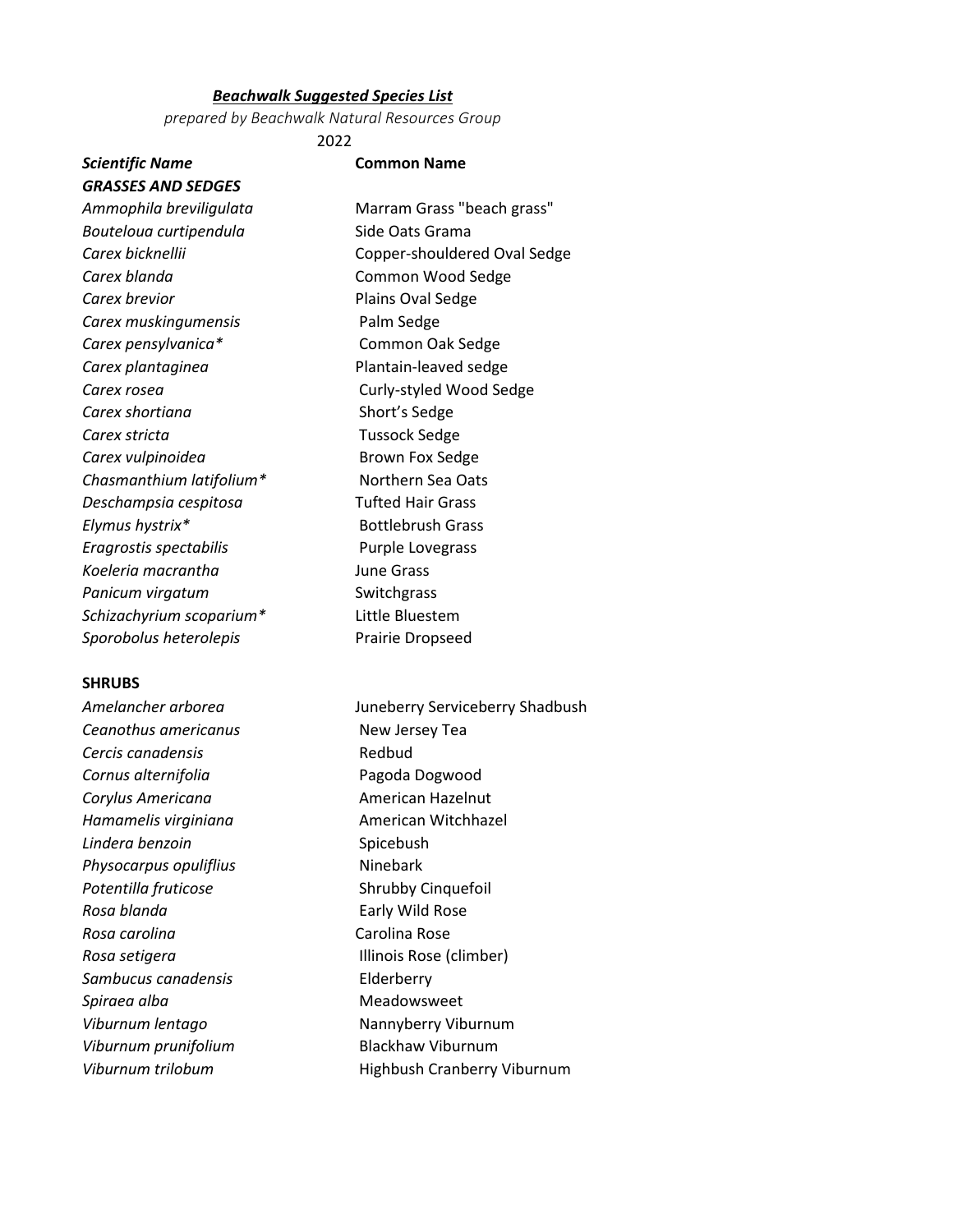#### **VINES**

*Clematis virginiana* Virgin's Bower *Parthenocissus quinquefolia\*\** Virginia Creeper

#### **WILDFLOWERS**

*Actaea pachypoda* White Baneberry Actaea rubra **Red Baneberry** *Allium cernuum\** Nodding Wild Onion Amorpha canescens Lead Plant Aquilegia canadensis **Wild Columbine** Aralia racemose Spikenard Asarum canadense\* Wild Ginger Asclepias incarnata **SWAMP** Swamp Milkweed *Asclepias syriaca* Common Milkwwed Asclepias tuberosa **Butterfly Weed** *Asclepias verticillata\** Whorled Milkweed **Baptisia leucantha** White Wild Indigo *Baptisia leucophaea* Cream Wild False Indigo *Callirhoe involucrata* Purple Poppy Mallow *Campanula rotundifolia* Harebell *Caulophyllum thalictroides* Blue Cohosh *Chelone glabra* Turtlehead *Coreopsis lanceolata\*\** Sand Coreopsis *Coreopsis palmata\*\** Prairie Coreopsis *Coreopsis tripteris* Tall Coreopsis *Dalea candida* White Prairie Clover *Dalea purpurea* Purple Prairie Clover *Echinacea pallida* Pale Purple Coneflower **Echinacea purpurea** Purple Coneflower *Eryngium yuccifolium\** Rattlesnake Master *Eupatoriadelphus maculatus\** Spotted Joe Pye Weed *Eupatorium perfoliatum* Common Boneset *Eupatorium purpureum\** Purple Joe Pye Weed **Euphorbia corollate** Flowering Spurge *Eurybia divaricata* White Wood Aster **Eurybia macrophylla** Big-leaved Aster **Euthamia graminifolia** Grass-leaved Goldenrod *Eutrochium fistulosum* Joe-Pye Weed *Filipendula rubra* Queen of the Prairie *Fragaria virginiana* Wild Strawberry *Gallenia (Porteranthus) trifoliata* Bowman's Root Gentiana andrewsii **Bottle Gentian** *Geranium maculatum\** Wild Geranium *Helenium autumnale* Sneezeweed *Helianthus mollis* Downy Sunflower *Helianthus occidentalis* Western Sunflower *Heliathus divaricatus* Woodland Sunflower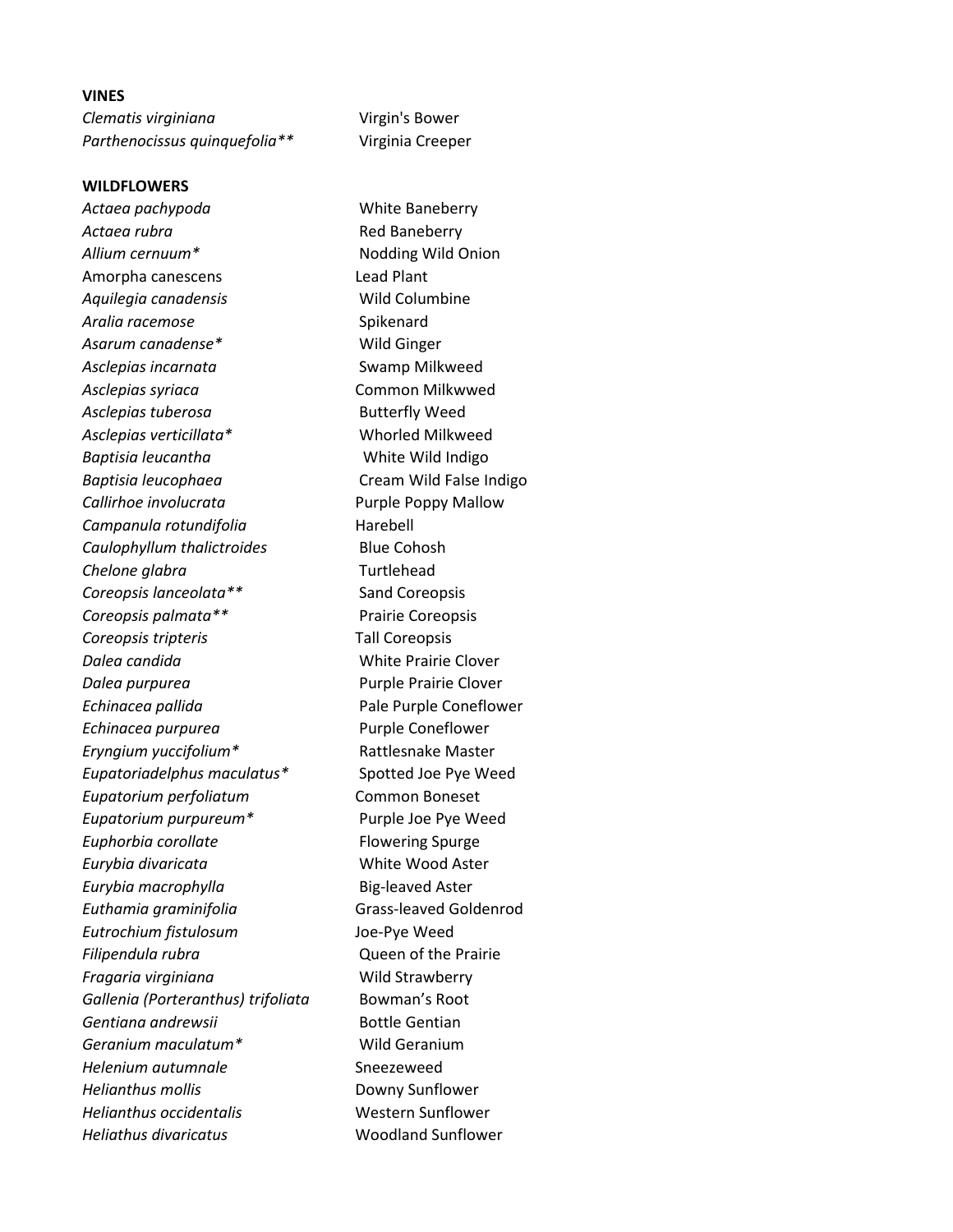*Heliopsis helianthoides* False Sunflower *Hepatica nobilis Schreb. var acuta* Sharp-lobed Hepatica *Heuchera richardsonii* Prairie Alumroot *Hypericum punctatum* Spotted St John's Wort Lespedeza capitata **Round-headed Bush Clover Liatris aspera Rough Blazing Star** *Liatris cylindracea* Cylindric Blazing Star *Liatris pycnostachya* Prairie Blazing Star *Lupinus perennis* Lupine *Mertensia virginica\*\*\** Virginia Bluebells *Monarda fistulosa\*\** Wild Bergamot *Monarda punctata* Spotted Bee Balm **Oligoneuron album** Stiff Aster Prairie Goldenrod *Oligoneuron ohioense* Ohio Goldenrod *Oligoneuron riddellii* Riddells Goldenrod **Oligoneuron rigidum** Stiff Goldenrod *Pachysandra procumbens\** Allegheny Spurge Parthenium integrifolium **Wild Quinine** Penstemon digitalis<sup>\*</sup> Foxglove Beardtongue *Phlox divaricata* Woodland Phlox *Pycnanthemum virginianum* Common Mountain Mint *Ratibida pinnata* Yellow Coneflower *Rudbeckia hirta* Black-eyed Susan *Rudbeckia lancinata* Cut-leaf Coneflower *Rudbeckia speciosa var. sullivantii* Showy Black-eyed Susan *Rudbeckia subtomentosa* Sweet Coneflower **Rudbeckia triloba** Brown-eyed Susan *Ruellia humilis\** Wild Petunia **Silene regia** Royal Catchfly **Silene stellate** Silene Starry Campion **Silphium integrifolium** Rosinweed *Silphium laciniatum* Compass Plant *Solidago caesia* Blue-stemmed Goldenrod *Solidago flexicaulis* Broad-leaved Goldenrod *Solidago speciosa\** Showy Goldenrod *Solidago ulmifolia* Elm-leafed Goldenrod *Symphyotrichum laeve\*\** Smooth Blue Aster *Symphyotrichum nova-angliae* New England Aster *Symphyotrichum oblongifolium* Aromatic Aster *Symphyotrichum oolentangiense\*\** Sky-blue Aster *Tradescantia ohiensis* Common Spiderwort *Verbena hastata* Blue Vervain Verbena stricta **Markal** Hoary Vervain *Verbesina alternifolia* Wingstem *Vernonia fasciculata* Ironweed Veronicastrum virginicum<br>
Culver's Root *Viola pedata* Bird's Foot Violet